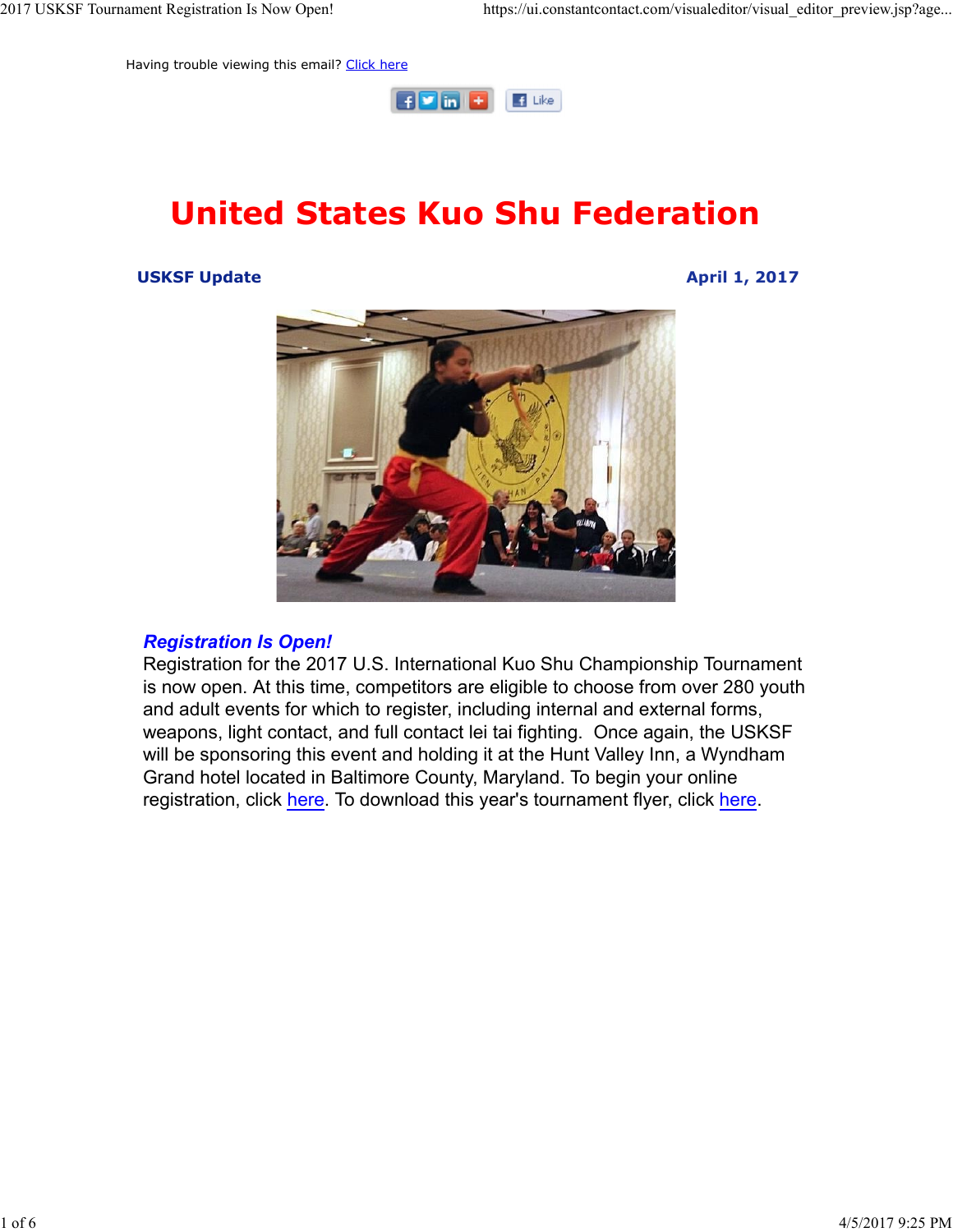

## Become a Vendor at the 2017 US International Kuo Shu Championship **Tournament**

Do you have a business to promote or products to sell? Each year, vendors attend the US International Kuo Shu Championship Tournament where hundreds of spectators, martial artists, and health enthusiasts purchase goods and services. The USKSF is now accepting vendor requests for this year's event. For more information on becoming a tournament vendor, click here.



Register to Become a TWKSF Certified International Referee in 2017 From Sunday, July 23-Friday, July 28, 2017, the TWKSF will conduct an International Referee Training Course at the Hunt Valley Inn, a Wyndham Grand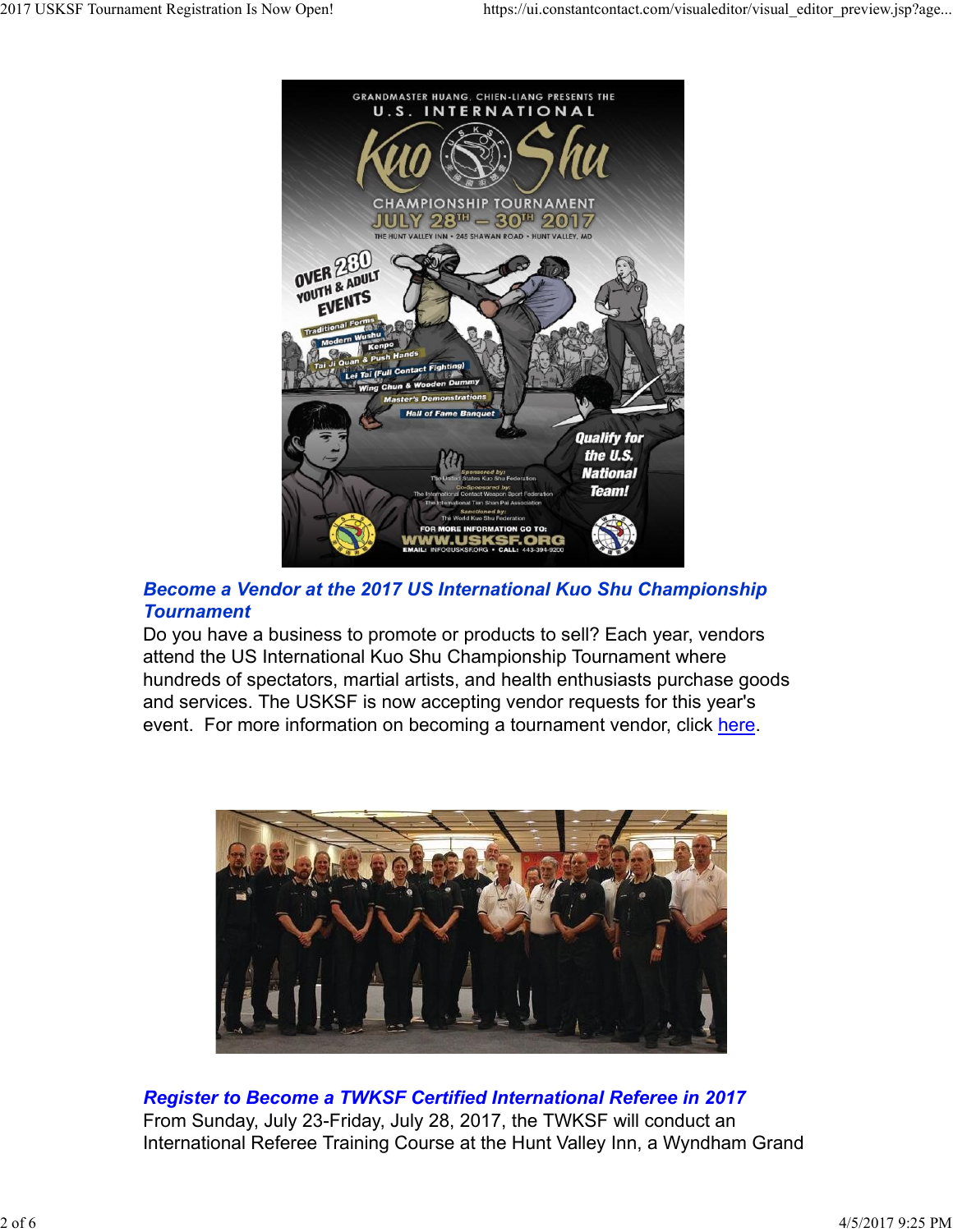hotel.This course offers participants instruction in the required skills and attributes necessary to referee and judge events at USKSF and TWKSF sanctioned events, including TWKSF World Tournament competitions. The course is open to both new participants and current referees seeking to advance from Level B to Level A, or Level A referees wishing to complete a refresher course. 2017 USKSF Tournament Registration Is Now Open! https://ui.constantcontact.com/visualeditor/visual\_editor\_preview.jsp?age...<br>https://ui.constantcontact.com/visualeditor/visual\_editor\_preview.jsp?age...<br>https://ui.constantc

### The deadline to register for the training course is June 25, 2017. Prior to registering, please review the detailed information below:

- The USKSF will book your hotel room for you at our special rate. You will be responsible for room payment upon check-in. Please include the name of your roommate with your registration (2 occupants per room). If you choose to room privately, please indicate that as well.
- Inform us if you are taking the course to obtain Level B (new trainees), Level A (a referee who currently holds a Level B certification), or as a Level A referee taking a refresher course.
- Include your shirt size for your official referee shirt.

To register for 2017 TWKSF International Referee Training, click here.



### Apply for Official TWKSF Ranking

The World Kuo Shu Federation (TWKSF) is currently accepting ranking applications. Applicants who pass federation scrutiny will be listed on the TWKSF website and be presented with their sashes and certificates at the 2017 US International Kuo Shu Championship Tournament in Hunt Valley, MD. All applications must be received by May 31, 2017! For more information or to apply, click here. **Apply for Official TWKSF Ranking**<br>The World Kuo Shu Federation (TWKSF) is currently accepting ranking<br>applications. Applicants who pass federation scrutiny will be listed on the<br>TWKSF website and be presented with their s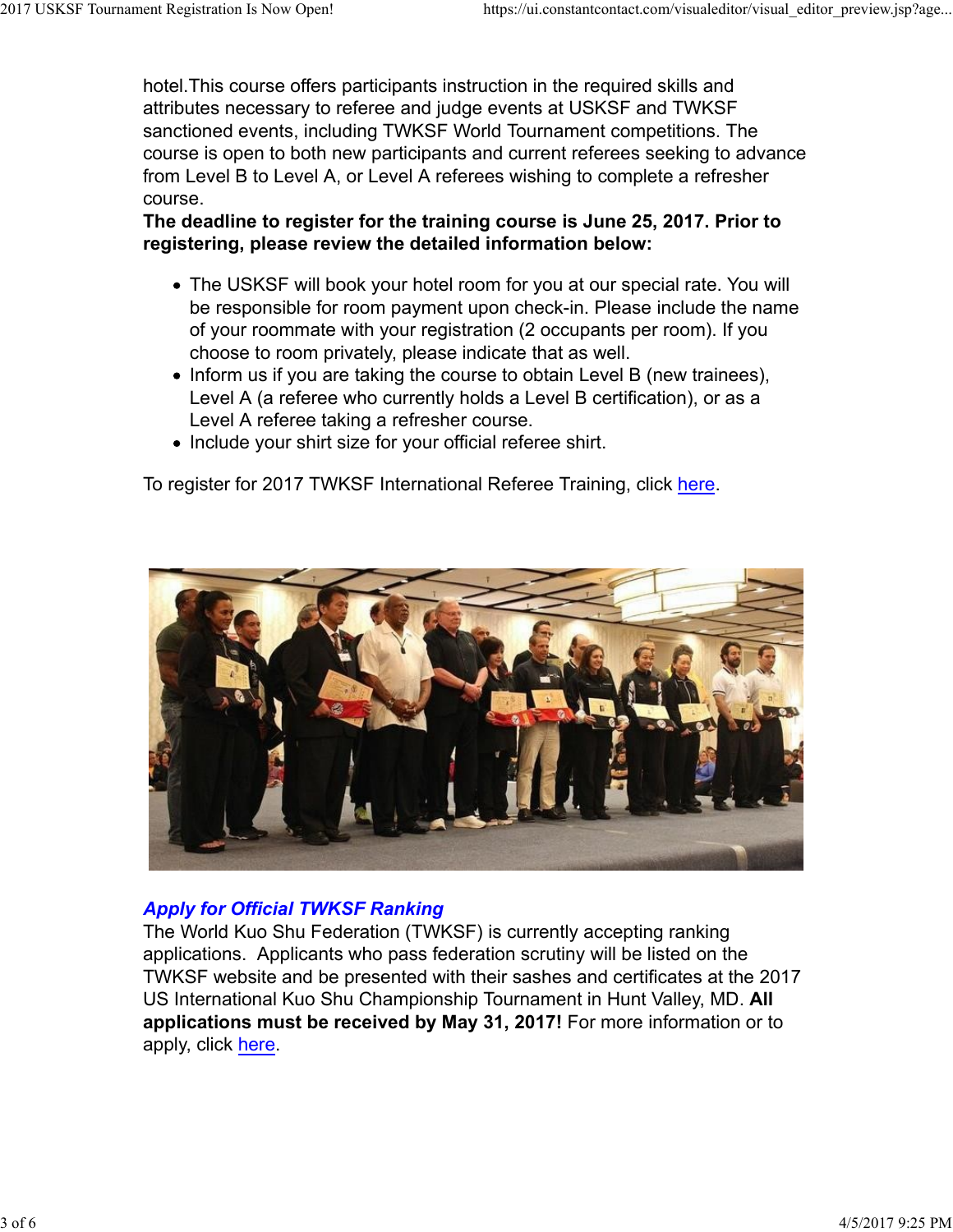

## Represent the United States at the TWKSF World Championship Tournament in 2018

As you know, the USKSF is a member country of The World Kuo Shu Federation (TWKSF). We are pleased to announce that, for the first time ever, the USKSF will host the TWKSF World Championship Tournament in the United States in July, 2018. Would you like to be a member of the US National Team that will compete at the 6th World Kuo Shu Federation Tournament? To become a member of the 2018 US National Team, you must secure a spot by winning first place in one of the events listed below at the national qualifying event which is the 2017 US International Kuo Shu Championship Tournament to be held in Hunt Valley, MD from July 28-30, 2017.

Adult External Advanced Forms/Weapons Divisions:

- Northern Form (Male)
- Northern Form (Female)
- Southern Form (Male)
- Southern Form (Female)
- Straightsword (Jian) (Male)
- Straightsword (Jian) (Female)
- Broadsword (Dao) (Male)
- Broadsword (Dao) (Female)
- Long Staff (Gwun) (Male)
- Long Staff (Gwun) (Female)
- Spear (Qiang) (Male)
- Spear (Qiang) (Female)
- Other Weapon, including double weapons (Male) • Broadsword (Dao) (Female)<br>• Long Staff (Gwun) (Male)<br>• Long Staff (Gwun) (Female)<br>• Spear (Qiang) (Male)<br>• Spear (Qiang) (Female)<br>• Other Weapon, including double weapons (Male)<br>• Other Weapon, including double weapons
	- Other Weapon, including double weapons (Female)

Adult Internal Advanced Forms/Weapons Divisions:

- Yang Style Tai Ji Quan Form (Male)
- Yang Style Tai Ji Quan Form (Female)
- Xing Yi Quan Form (Male)
- Xing Yi Quan Form (Female)
- Ba Gua Zhang Form (Male)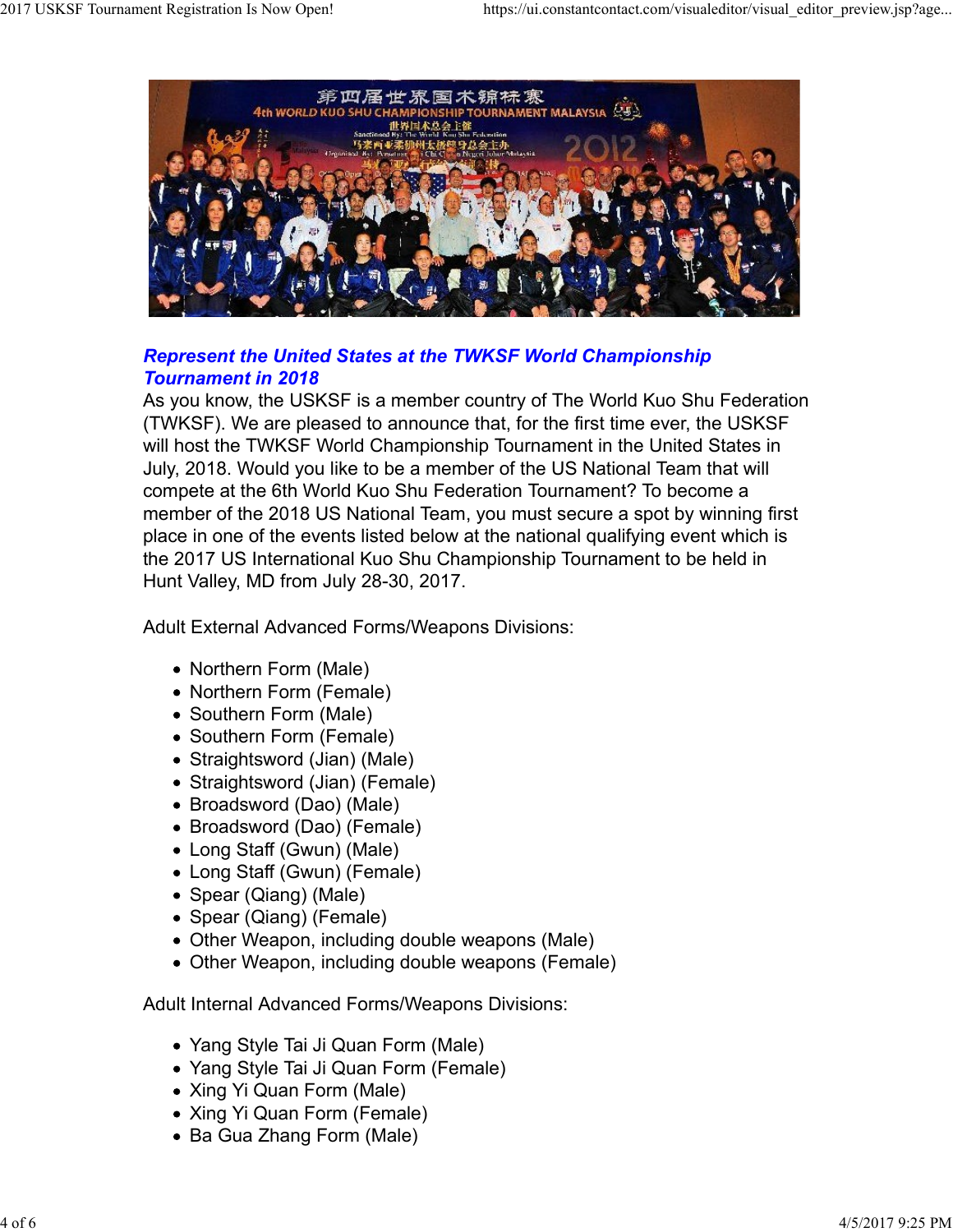- Ba Gua Zhang Form (Female)
- Tai Ji Weapon (Male)
- Tai Ji Weapon (Female)
- Xing Yi Weapon (Male)
- Xing Yi Weapon (Female)
- Ba Gua Weapon (Male)
- Ba Gua Weapon (Female)

Lei Tai Divisions:

The first place winners of each male and female division will qualify for the 2018 US Team lei tai competition.

For those who are unfamiliar with the World Tournament or US National Team, below are some details.

- Competitors may compete in multiple World Tournament scoring events, but they must qualify for each event.
- Lei tai competitors must fight at the World Tournament in the same event (weight) in which they qualified.
- US National Team members must accept their spot via email after the qualifying tournament (2017).

Additional information will be sent out in the coming weeks and months.

## USKSF on Facebook and YouTube

The USKSF is on Facebook. "Like" our page to stay up to date on the latest news and information from the USKSF. **USKSF on Facebook and YouTube**<br>
on Facebook. "Like" our page to stay up to date on the latest<br>
mation from the USKSF.<br>  $\begin{array}{|c|c|}\n\hline\n\hline\n\end{array}$  Like us on<br>  $\begin{array}{|c|c|}\n\hline\n\end{array}$  We we my vides on<br>  $\begin{array}{|c|c|}\n\hline\n\$ 



United States Kuo Shu Federation, P.O. Box 927, Reisterstown, MD 21136-0927

SafeUnsubscribe™ {recipient's email}

Sent by info@usksf.org in collaboration with United States Kuo Shu Federation, P.O. Box 927, Reisterstown, MD 21136-0927<br>
SafeUnsubscribe<sup>ns</sup> (recipient's email)<br>
Eorward email | Update Profile | About our service provider<br>
Sent by info@usksf.org in collaboration wit